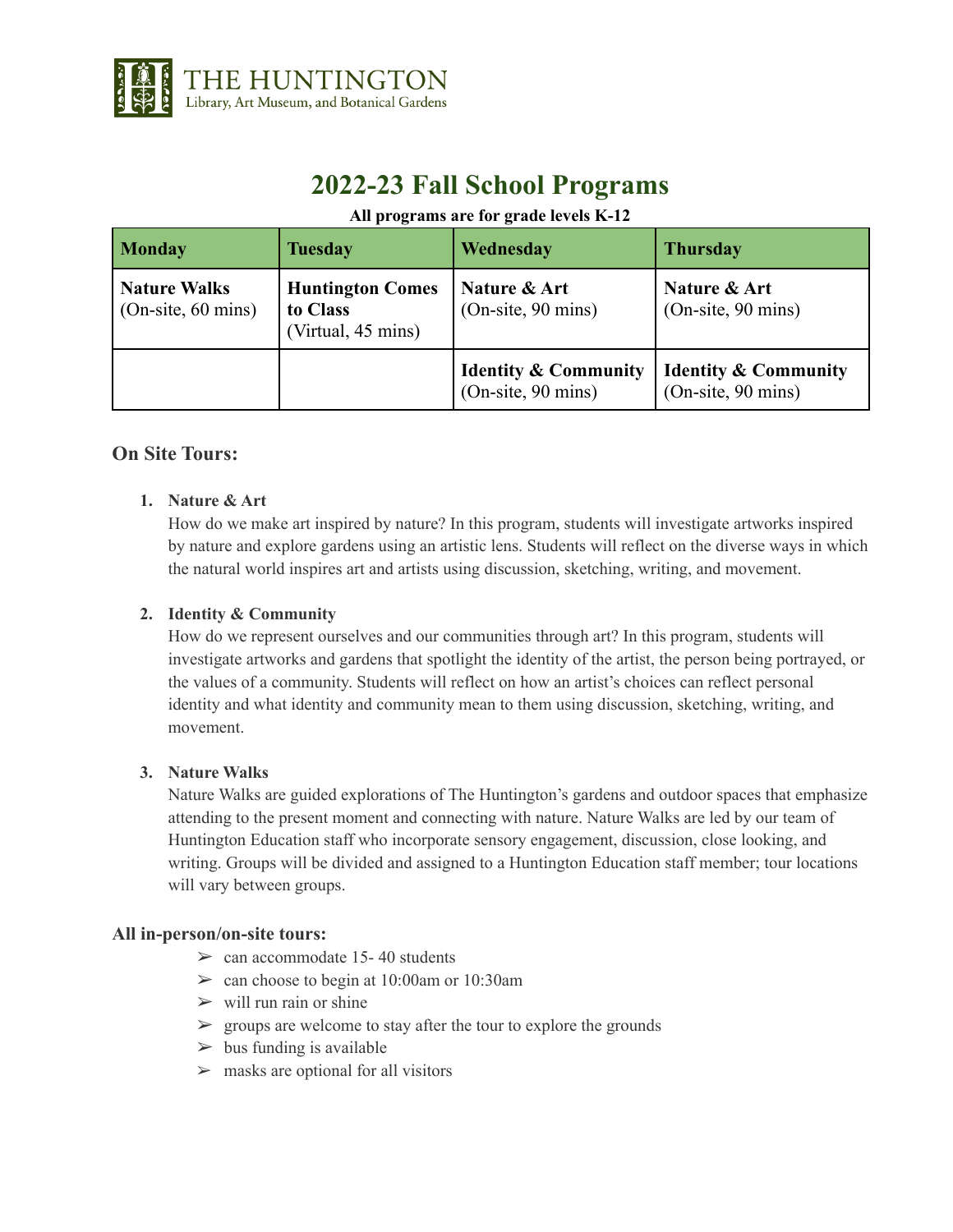

## **Virtual Tours: Huntington Comes to Class Programs**

The Huntington Comes to Class is an assortment of live, virtual learning programs facilitated by knowledgeable Huntington Education staff who virtually visit your classroom using your school district's online platform of choice. Students will embark on a student-centered, themed investigation of The Huntington's primary sources, artworks, and/or plants. All programs are interactive and include drawing, writing, movement, or other activities.

## **1. Art Encounters Levels, 1, 2 and 3**

How can you interpret and analyze art? In this interactive program, we will explore paintings, statues, and objects from across The Huntington's art collections. In this interactive program, elementary students will explore the different genres of art. Older students will explore how an artist's choices influence the message the artwork conveys and how responses to art develop with new knowledge. By the end of this program, all students will have looked closely at a range of genres and explored art through dialogue, drawing, and writing.

#### **2. Botanical Encounters Levels 1, 2 and 3**

How can we learn from and think about the unique plants that grow at The Huntington? In this interactive program, elementary students will explore shapes and movement of plants, consider the effects of different environments on plant life, talk about animal interactions with plants, and learn where some of our favorite foods come from. Older students will explore plants as art forms, ways of growing, research and preservation, and environmental impact on growth patterns. By the end of this program, all students will have looked closely at botanical images and expressed their understanding through dialogue, drawing, and writing.

#### **3. Library Encounters Levels 1, 2 and 3**

Can everyday objects be art? What do these objects tell us? In this interactive program, elementary students will look closely at library images such as family albums, posters, maps, and photographs and express their ideas about art in everyday objects. Older students will investigate the purpose of the communication and how art was used to facilitate the purpose. By the end of this program, all students will have looked closely at library images and expressed their ideas through dialogue, drawing, and writing.

#### **4. Explorations in American Histories**

How can primary sources help us explore diverse histories of the United States? In this program, students will use primary sources to consider historical perspectives of changemakers, activists, and everyday people. Students will use historical thinking to reason with evidence and make connections between the past and their world today. By the end of this program, all students will have looked closely at primary sources and expressed their understanding through writing, drawing and dialogue.